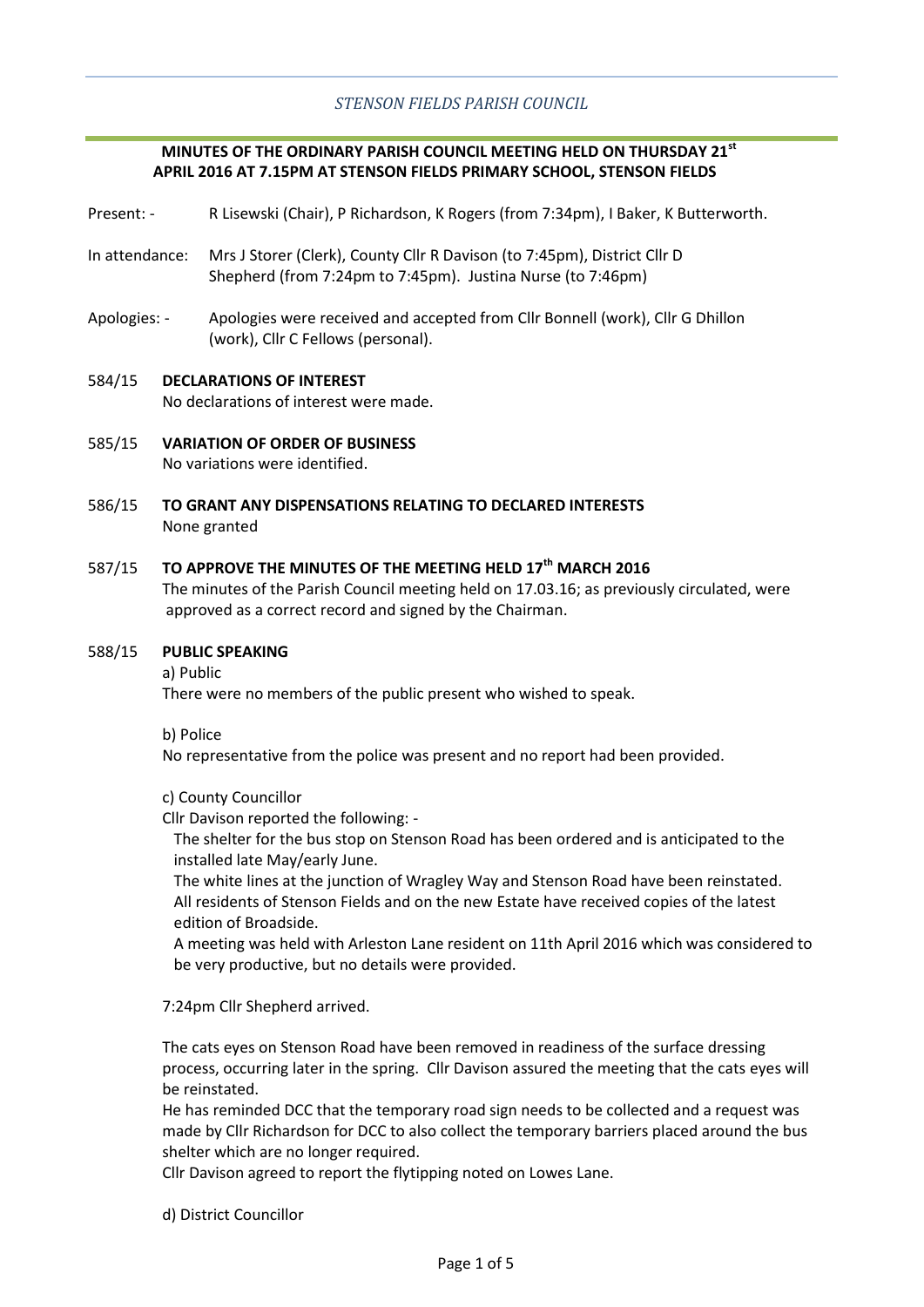Cllr Shepherd reported that he has counted eight agricultural vehicles on the road without rear lights and/or number plates and he will continue to pursue this matter. The police have visited areas of reported cannabis use but nothing has been detected. Previously there have been problems associated with an untidy site at Lundie Close; action has been previously taken by SDDC and the area tidied but Cllr Shepherd reported that accumulated rubbish has appeared again. The situation is being monitored. SDDC agreed at its meeting on  $7<sup>th</sup>$  April 2016, to undertake a governance review. Cllr Shepherd explained the full implications of such a review to the District Cllrs at that meeting. On the new estate, the developers have undertaken a small number of works identified in the 2015 RoSPA report. A handrail has been reinstated but other items remain unattended to. Cllr Shepherd expressed his concerns about the safety of the balancing ponds.

7:34pm Cllr Rogers arrived.

The steering committee for working with developers has been established. Cllr Shepherd requested that the Parish Council provide a date for him to convene the first meeting. Cllr Davison suggested that this first meeting may take time and suggested that it is a free standing meeting.

Cllr Richardson reported that dog fouling stickers have been placed around the new estate, and that these have attracted dog walkers to deposit any bags at the point where the notices are. Cllr Shepherd has made a request for a dog bin to be sited in the new estate, but whilst the estate is still under the control of the developers, SDDC will not fund any bins. Therefore Cllr Shepherd has made a request to the developers to provide additional bins, but no response has yet been received.

Litter has been reported by the Harvester and the chip shop. This has been reported to SDDC who are to raise the matter with the proprietors.

SDDC has promised to have discussions with the medical centre about health provision in the area and how S106 can assist when the new houses are to be built.

7:45pm Cllr Shepherd and Cllr Davison left the meeting. Justina Nurse introduced herself as the locum clerk for the May meeting. 7:46pm Justina Nurse left the meeting

e) Members declaring an interest No declarations were made.

### 59/15 **TO DETERMINE WHICH ITEMS IF ANY TO BE TAKEN WITH THE PUBLIC EXCLUDED**

No items were deemed necessary to be taken with the public excluded.

### 590/15 **CHAIRMAN'S ANNOUNCEMENTS AND REPORTS**

Cllr Lisewski read a report provided by Cllr Fellows. The report cited that SDDC has agreed to the governance review and also thanked the Clerk for her work and to convey his best wishes for her future.

### 591/15 **CLERK'S REPORT**

The Clerk's report had been previously circulated to all Councillors. No matters were raised from the report.

### 592/15 **CORRESPONDENCE**

- 1. DALC various circulars
- 2. SDDC Civic Council meeting  $26<sup>th</sup>$  May 2016 at 6.00pm
	- *RESOLVED no Cllr will attend the meeting*

3. SDDC – Invitation to attend a meeting on  $27<sup>th</sup>$  April about South Derbyshire Cycling Action Plan and Aviva Women's Tour of Britain which comes through the area on 18<sup>th</sup> June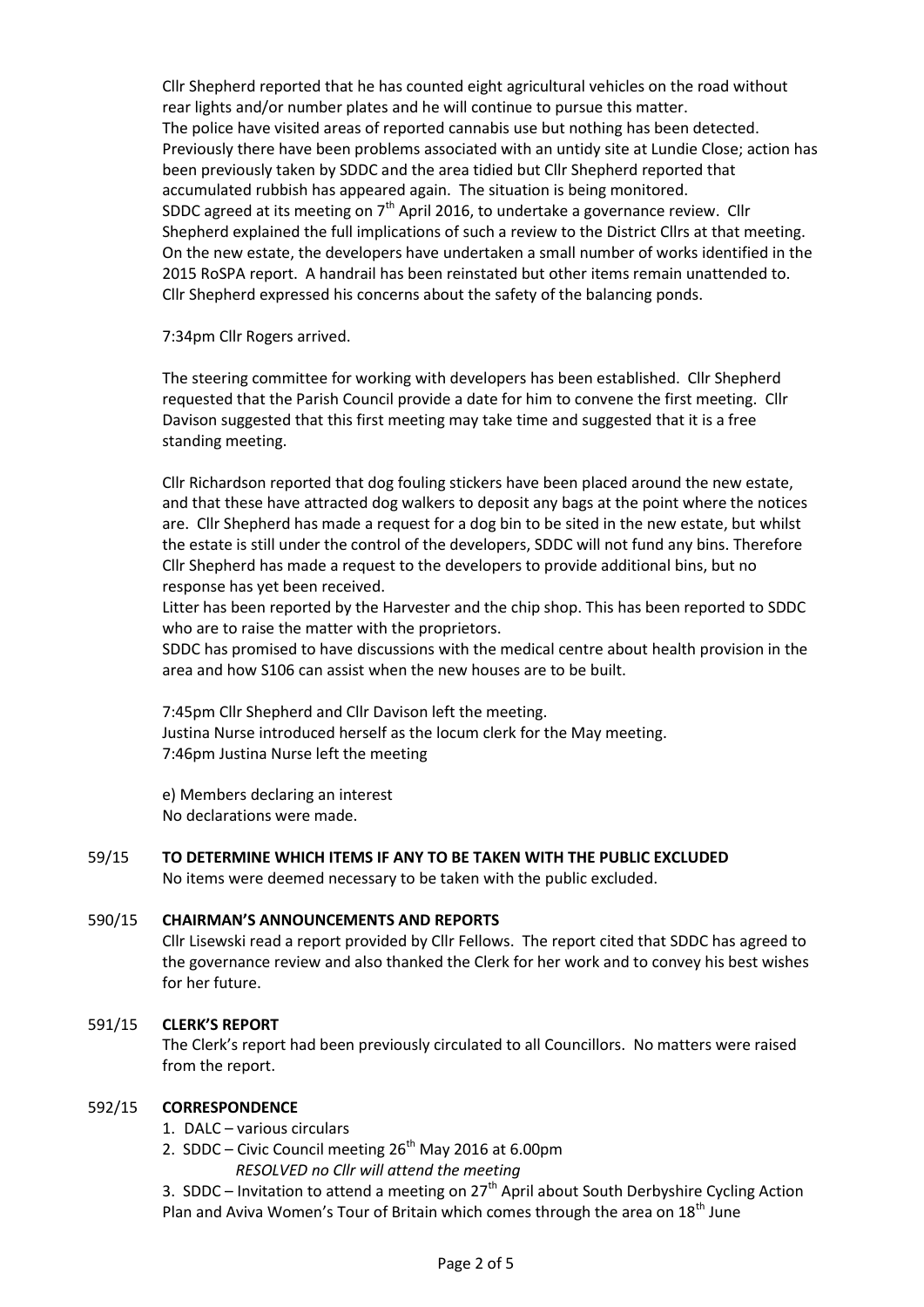## *RESOLVED no Cllr will attend the meeting.*

4. Derbyshire Constabulary – acknowledging the Parish Council's concerns about possible drink drivers.

The items of correspondence were received and no actions taken on any item.

### 593/15 **FINANCE**

a) Accounts for payment

|         | Cheque No Payee & Description | £      |
|---------|-------------------------------|--------|
| 1985    | DDC – Room hire               | 278.41 |
| 1985-90 | April 2016 salaries           | 596.10 |
| 1991    | DALC - Subscription 2016/17   | 729.19 |

b) To consider any amendments to the Risk Assessments There were no amendments made to the Risk Assessments

c) To accept the accounts for the year ending  $31<sup>st</sup>$  March 2016 The accounts for the year ending 31.03.16 were previously circulated to all Cllrs. RESOLVED to accept the accounts for the year ending 31.03.16, without any amendment.

d) To accept the internal auditor's report for 2015/16

The Clerk reported that the internal auditor had carried out the internal audit on 20<sup>th</sup> April 2016 and he had reported no comments or areas of concern. The written report will be circulated as soon as it arrives.

e) To complete the audit form for the year financial year 2015/16 Each element of the form was read to the meeting and Cllrs collectively responded to each element of the audit form.

### 594/15 **PLANNING**

Applications

9 2016 0265 – the erection of a porch at 15 Wheatland Close, Stenson Fields NO OBJECTIONS

9 2016 0257 – the change of use of land for the operation of a plant hire business at Stenson Fields Farmhouse, land to the rear of Stenson Road, Stenson Fields NO OBJECTIONS

## Decisions

9 2015 0958 – The erection of a rear two storey extension at 25 Outram Way, Stenson Fields GRANTED subject to conditions

### 595/15 **POLICE ISSUES/ SPEED LIMITS/ ROAD SAFETY**

- a) Cllrs reported incidents of speeding throughout the estate again. A plea for volunteers for the Speedwatch scheme has been placed on the website; to date there have been no responses. Speeding continues to be raised at the Safer Neighbourhood meetings.
- b) Trading Standards have been informed and evidence provided, of a HGV using Swarkestone Causeway.
- c) Anti social behaviour reported on Arleston Lane is being addressed, and the meeting with the residents on 11.04.16 is part way to providing recommendations.
- d) The Parish Council was pleased to note that there are now fewer drug pouches being found and reported.
- e) The SLOW sign painted on Wragley Way appears to have been painted on the wrong side of the road. The Clerk will report this to DCC. **(Action: Clerk).**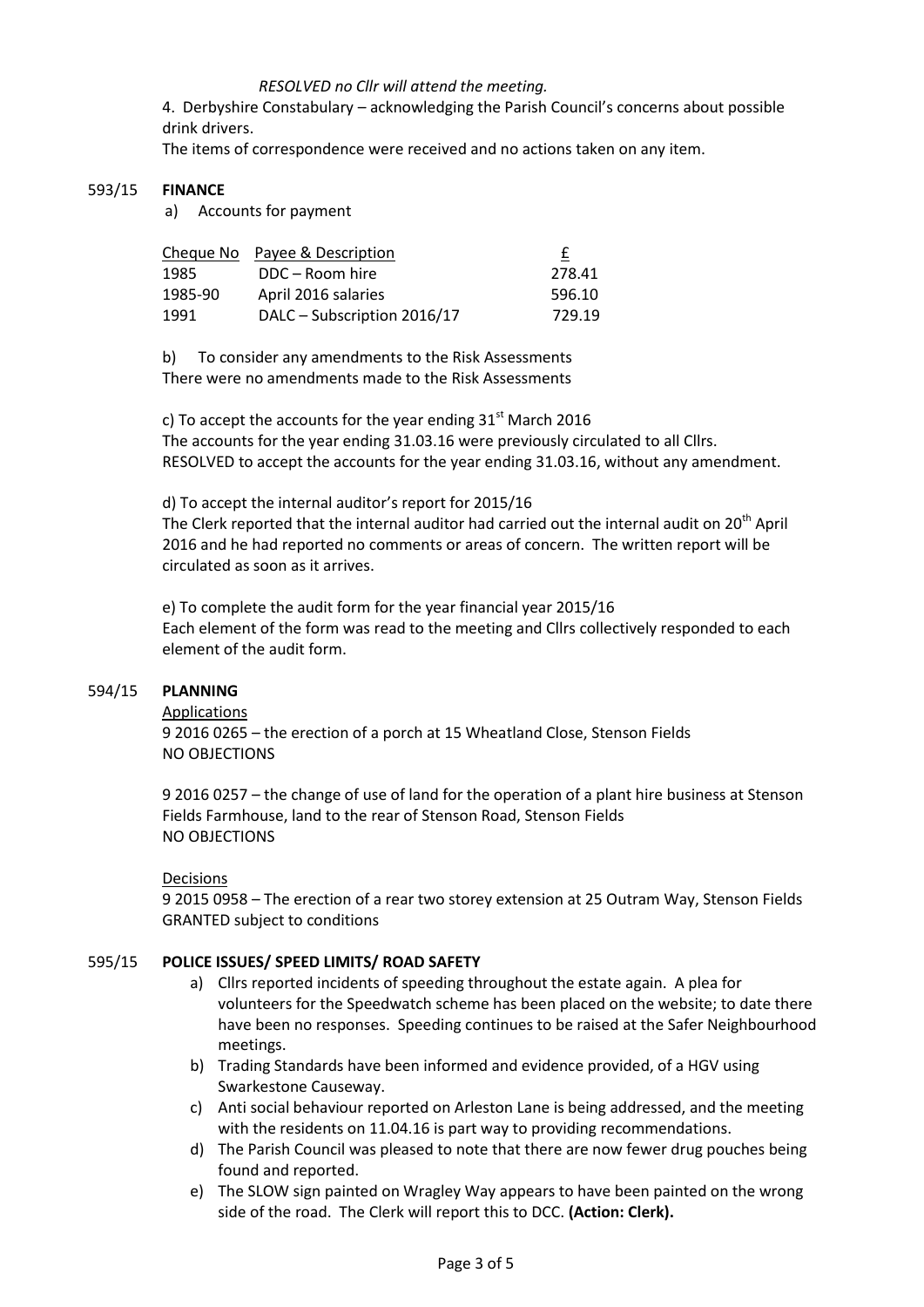f) Complaints were made about the number of large packs of cyclists, particularly at the weekends and evenings, which are blocking traffic. A discussion took place about the legality of such groups using the roads and of cycle road racing. The Clerk was requested to make enquiries with the police about the law on group cycling and cycle racing. **(Action: Clerk)**

### 596/15 **SAXONGATE**

There is nothing further to report except that the safety rail on the exit from the balancing pond to Stenson Road is still not in place.

There is a path developing at the top end of the estate near to the railway bridge. Concerns were raised about pedestrian safety, but no action is to be taken.

There is a water leak in the hedge bottom between Grampian Way and the railway bridge on Stenson Road. The Clerk will report this to Severn Trent Water. **(Action: Clerk).**

It was agreed to propose that the first Developers Liaison meeting be held on  $12<sup>th</sup>$  May 2016. The Clerk will advise Cllr Shepherd. **(Action: Clerk)**

### 597/15 **LENGTHSMAN SCHEME**

There are no issues raised.

### 598/15 **ENVIRONMENT**

- a) Cllr Baker is still looking at possible areas for bulbs to be planted in **(Action: all Parish Cllrs)**
- b) The tarmac on the walkway between Zetland Crescent and Bluebell Close has a deep rut which is a trip hazard. The Clerk will report this to DCC. **(Action: Clerk)**
- c) A bin cleaning company has been seen to be looking for stop cocks to refill their reservoir. Also the cleaning process should be undertaken in situ but this is not happening and concerns were raised about dirty water being placed on the road and down residents' drains.
- d) A record of thanks were made to SDDC for the recent cleaning of the pavements and gullies
- e) The grass cutting has started and the Parish Council has been pleased with the cuts to date.
- f) The Clerk provided a verbal update on the installation of the new play equipment. The bases have been installed and the Clerk will obtain a completion date from the contractor. Details of the scheme have been placed on the website
- g) SDDC has not provided the dates of the Saturday morning civic waste collection. The refuse lorry was recently in the area, but the usage was poor, due to the lack of information provided by SDDC.

### 599/15 **TO RECEIVE ANY UPDATE ON THE PROPOSED GOVERNACE REVIEW**

There was nothing further to report; the Parish Council had earlier in the meeting received an update from Cllr Shepherd.

### 600/15 **CONSULTATIONS**

a) DCC – Bus consultation, proposal to withdraw subsidised local bus services RESOLVED This does not impact upon this parish and no representations will be made.

b) SDDC – Draft Sex Establishment Policy RESOLVED no comments to be made.

### 601/15 **PRESS RELEASES**

There were no press releases.

### 602/15 **ITEMS FOR INFORMATION**

Cllr Rodgers report on his recent attendance at the PPG meeting. The group is making